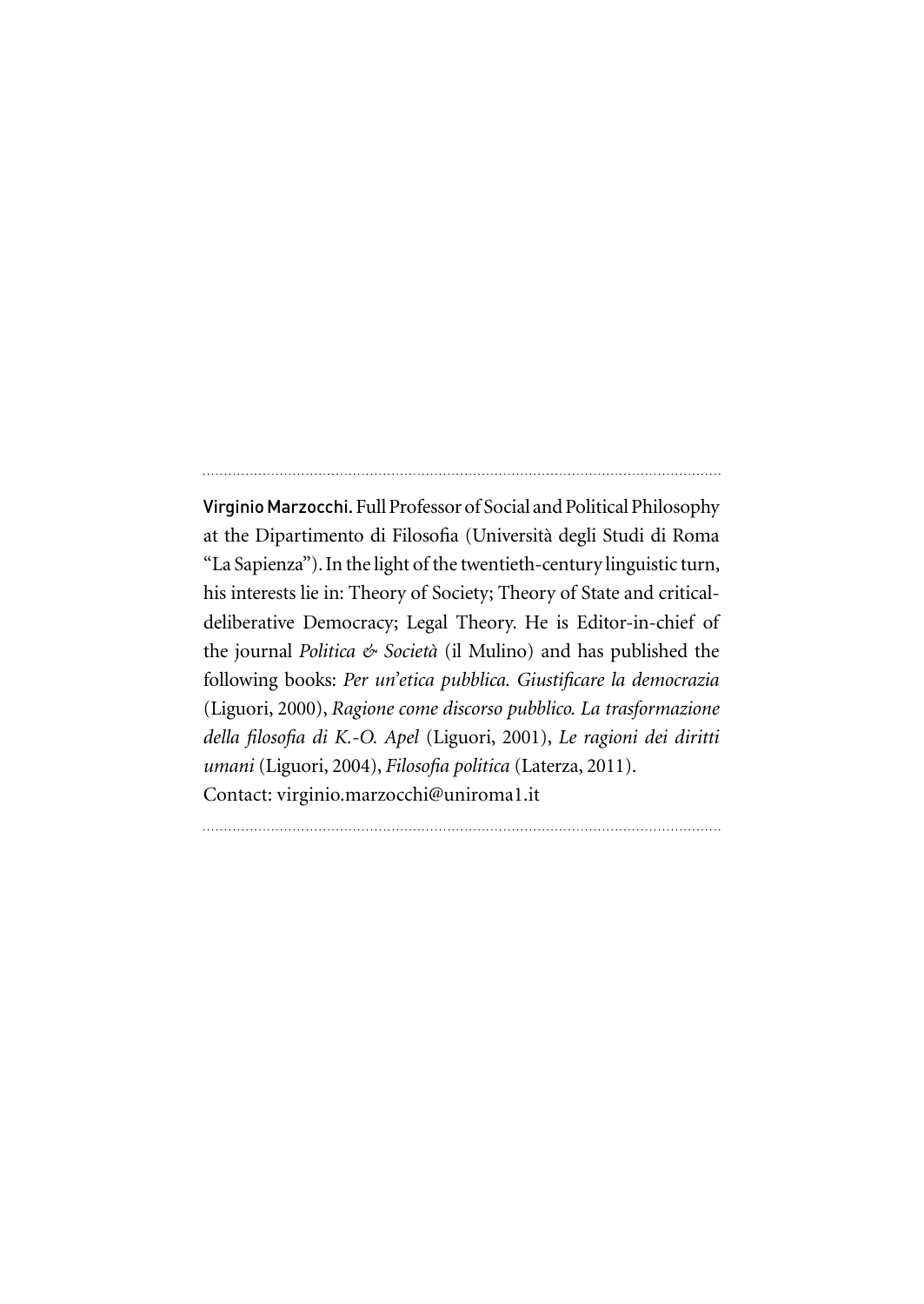# **DOES POWER UNIFY A SOCIETY?**

DOI: 10.17450/150202

Virginio Marzocchi

Università degli Studi di Roma, "La Sapienza"

Reception date 29<sup>th</sup> September 2015; acceptance date 25<sup>th</sup> October 2015. This article is the result of research activities held at the Dipartimento di Filosofia, Università degli Studi di Roma "La Sapienza".

## **Abstract**

After an introductory consideration on the specificity of philosophy and social philosophy about the socio-historical world, which can no longer be summarized under the name of "politics", the essay advances a concept of society not as a unity of individuals, territorially or culturally secluded, but as a network of linguistic games, institutions and differentiated spheres. The result is a concept of power constitutively in the plural, which is thought as primarily organizing and collective. The main question, which is only extrinsically negotiable in terms of justice, results in the problem of how to avoid that a sphere predominates over the remaining ones, thus compressing the contributions, potentialities and inclusive capacity of each one.

## **Keywords**

Social Philosophy, powers, social differentiation, Philosophy of Language.

#### **Resumen**

Tras considerar la especificidad de la filosofía y de la filosofía social con respecto al mundo histórico-social, que ya no se puede definir bajo el término "política", el artículo propone un concepto de sociedad no como conjunto de individuos desde un punto de vista territorial o cultural, sino como red de juegos, instituciones o ámbitos diferenciados. De ahí procede un concepto de poder constitutivamente al plural, considerado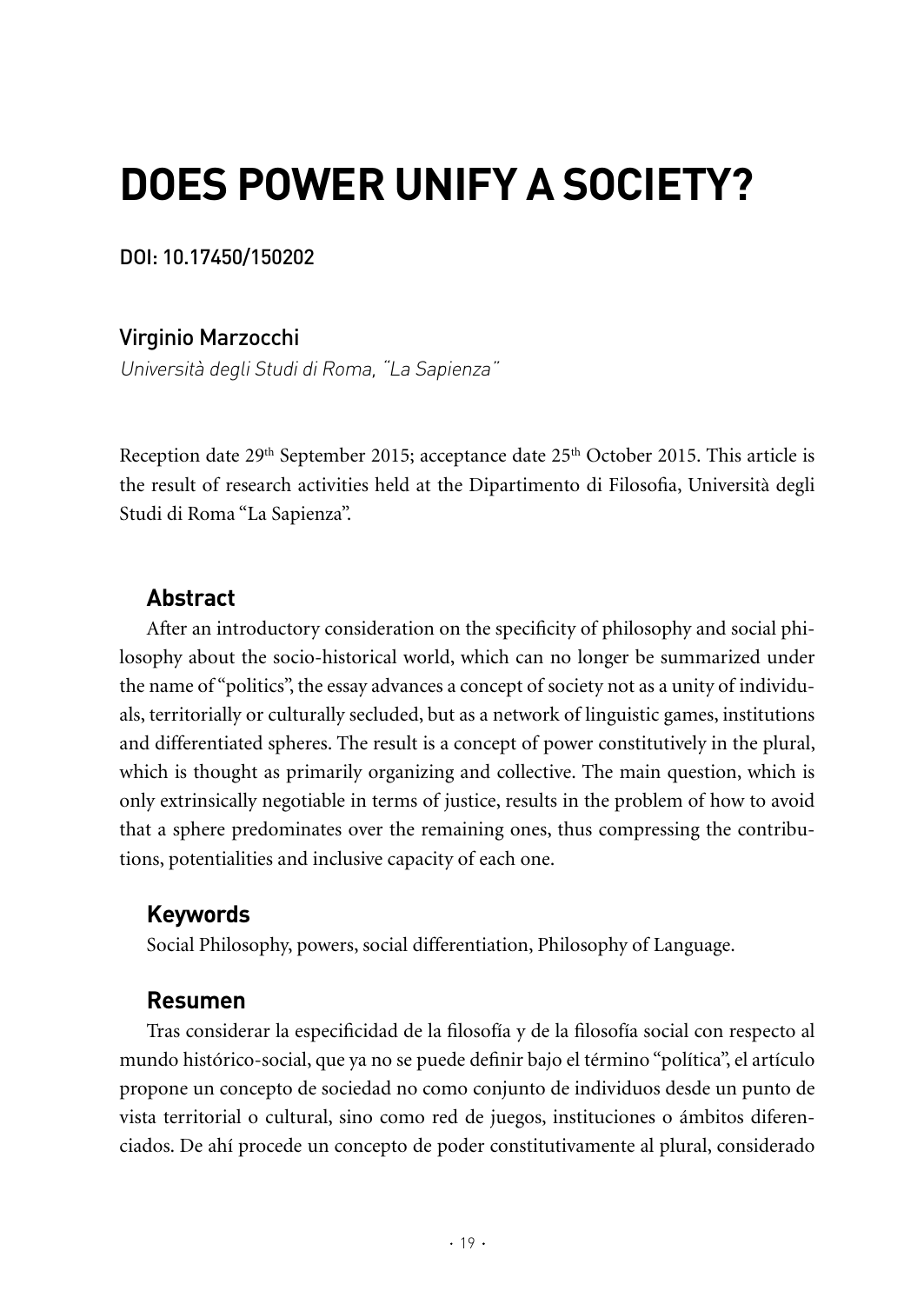antes que todo como organizante y colectivo. El eje principal –que solo extrínsecamente se puede solucionar en términos de justicia– atañe al problema de cómo evitar que un ámbito subyugue a los demás, llegando a reprimir las contribuciones, las potencialidades y capacidades inclusivas de cada uno de ellos.

#### **Palabras clave**

Filosofía social, poderes, diferenciación social, filosofía del lenguaje.

This contribution starts off by questioning the second term of the title, "society", to clarify the first "power" from a point of view that I consider philosophical, or, more exactly, socio-philosophical.

**1.** I would like to begin with a short initial consideration on the philosophical-social perspective, as I understand and propound it.

Philosophy is characterized by an "inactive" reflection on the meaning of material signs in use (i.e. spoken or written words) through other words within a dialogical-argumentative context. In its being inactive, programmatically and more radically than other types of knowledge, which are also linguistically articulated, proposed and defended, philosophy separates inter-locution from its constitutive and original interlacement with inter-action To articulate such an interlacement (*Verwobenheit*), typical of everyday language, L. Wittgenstein has coined, in his *Philosophische Untersuchungen*, the expression *Sprachspiele* or *language games*, where words, thanks to their ability to achieve certain works/results through a successful coordination of interaction, assume identity of meaning for more speakers/interactors and constancy of meaning over time for a single speaker/interactor<sup>1</sup>. Compared to philosophy, which I consider as a specific and original invention characterizing the West and therefore I clearly distinguish from other cultural turns or conquests in different parts of the geo-historical world2 , other types of knowledge proved and prove much less radical

<sup>1.</sup> For an interpretation of *language games*, and of the irreplaceable contribution of the second Wittgenstein to the twentieth century *linguistic turn* in general, in the sense here only mentioned, see V. Marzocchi, *Le ragioni dei diritti umani*, Liguori, Napoli, 2004, pp. 122-129.

<sup>2.</sup> I move away from the historical-evolutionary theory of so-called Axial Age (first advanced by K. Jaspers in his *Vom Ursprung und Ziel der Geschichte* of 1949, who coined the term "Achsenzeit"), in particular in the way it is developed by R.N. Bellah, especially in *Religion in Human Evolution: From the Paleolithic to the Axial Age* (The Belknap Press of Harvard Univ. Press, Cambridge/MA, 2011), and reassessed by J. Habermas also in his last collection of essays *Nachmetaphysisches Denken II* (Suhrkamp, Berlin, 2012). For a recent and revised discussion of this theory see R.N. Bellah, H. Johas (eds.), *The Axial Age and its Consequences*, The Belknap Press of Harvard Univ. Press, Cambridge/MA, 2012 (where I recommend the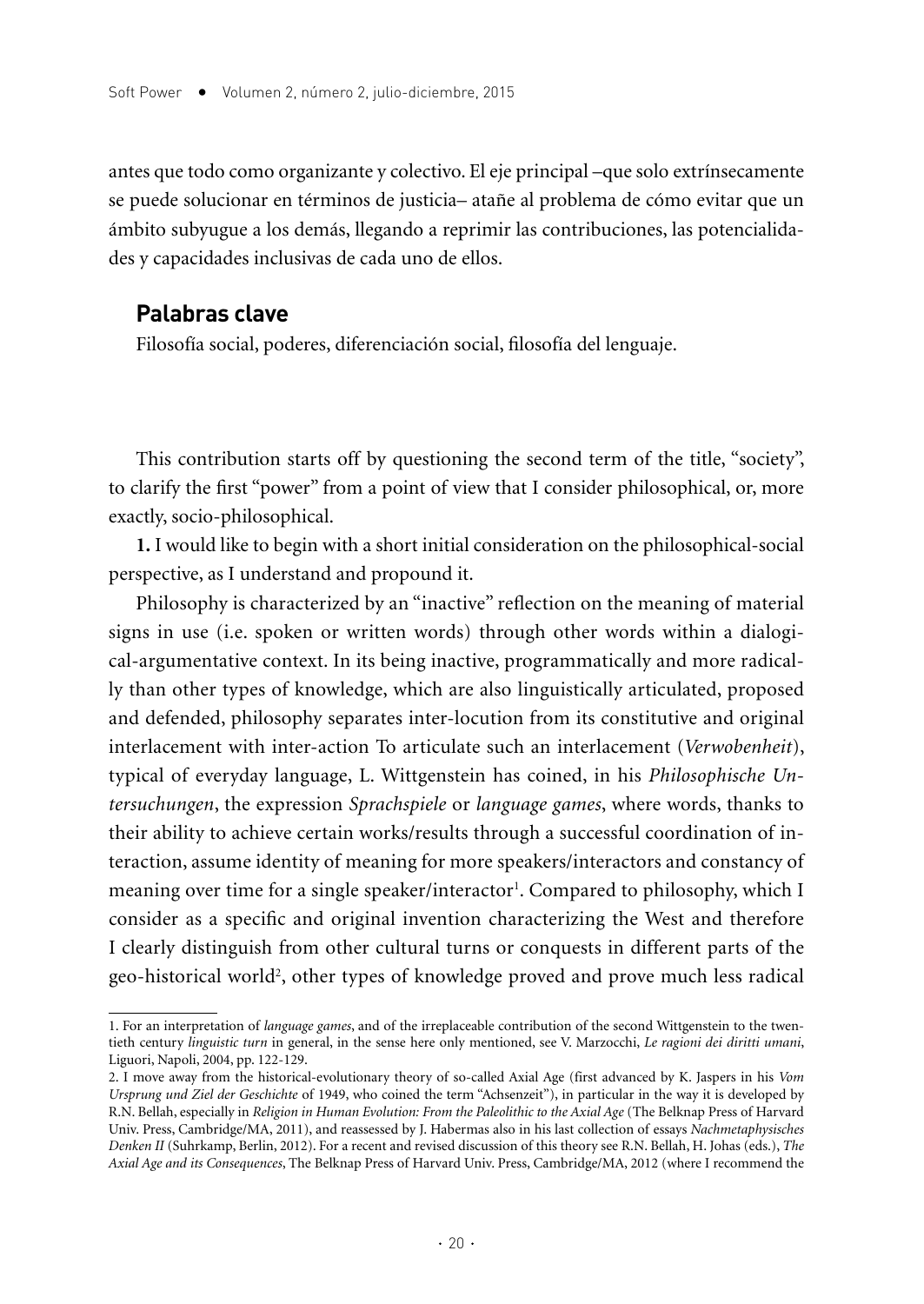in rendering inter-locution theme, medium and place of problematization/confirmation of their proposals. So, for example, religion does not give up community rites; natural sciences produce interventions in the world and have recourse to experiments for their corroboration; arts assert themselves by creating works (which, although sometimes only literary, rely on the materiality of the linguistic sign).

In other words, philosophy momentarily, and in a problematizing perspective, interrupts the daily communication that functions through *speech acts*<sup>3</sup> , which speakers/ interactors generally accept either because of the ability of the above-mentioned speech acts to produce effective, satisfactory interactions, insofar they lack practicable alternatives, or on the basis of the authority/power of those who perform them.

I would advance the hypothesis that this reflexive focus on inter-locution through the problematizing re-use of inter-locution itself was invented and affirmed within a partially democratic context, or also in reaction to it, that is, where adult males were thought/supposed to be:

1. authors responsible of their own actions as to the origin of the latter (as they were not exclusively determined by indomitable inner impulses or by external influences) and in their consequences (as they were not dependent by an unstoppable destiny or by the will of other and superior powers);

2. able to plan the *politèia* or basic structure of their society (*pòlis*) and therefore to govern it on the basis of a public debate and of a comparison between the proposals and knowledges that could be elaborated, achieved and tested by them.

The focus on the linguistic medium, more and more illuminated in its multiple dimensions (semantics, syntactic and pragmatic)4 , as well as considered in its variety over time and from place to place, led or should lead philosophy to two remarkable results.

essays, both highly critical, by J. Casanova and J. Assmann); n. 2/2015 of *Politica & Società*, devoted to *L'età assiale: religione, politica, storia*.

<sup>3.</sup> I am referring here to the interpretation of *speech acts* offered by J. Habermas and especially K.-O. Apel, beyond the way they were first highlighted by J.L. Austin and J. Searle and beyond the following revisions made by Searle himself (from *Intentionality*, Cambridge Univ. Press, Cambridge, 1983, to "How Performatives Work" (1989), in Id., *Consciousness and Language*, Cambridge Univ. Press, Cambridge, 2002, pp. 156-179). Apel in particular has forcefully defended not only the irreducibility of the dual structure of the performative and propositional *Sprechhandlungen* or *Sprechakte*, but he has also correctly seen that these latter are not always proposed or adopted in light of the validity claims raised in the performative component (as I observe in the text). In this regard and principally for a completion of Wittgenstein's *language games* theory by the *speech acts* theory see K.-O. Apel, "Die Logosauszeichnung der menschlichen Sprache. Die philosophische Tragweite der Sprechakttheorie", in H.-G. Bosshardt (ed.), *Perspektiven auf Sprache*. *Interdisziplinäre Beiträge zum Gedenken an Hans Hörmann*, de Gruyter, Berlin-New York, 1986, pp. 45-87; V. Marzocchi, *Le ragioni dei diritti umani*, pp. 131-140. 4. In this regard see K.-O. Apel, "Vorwort", in Id., *Paradigmen der Ersten Philosophie*, Suhrkamp, Berlin, 2011.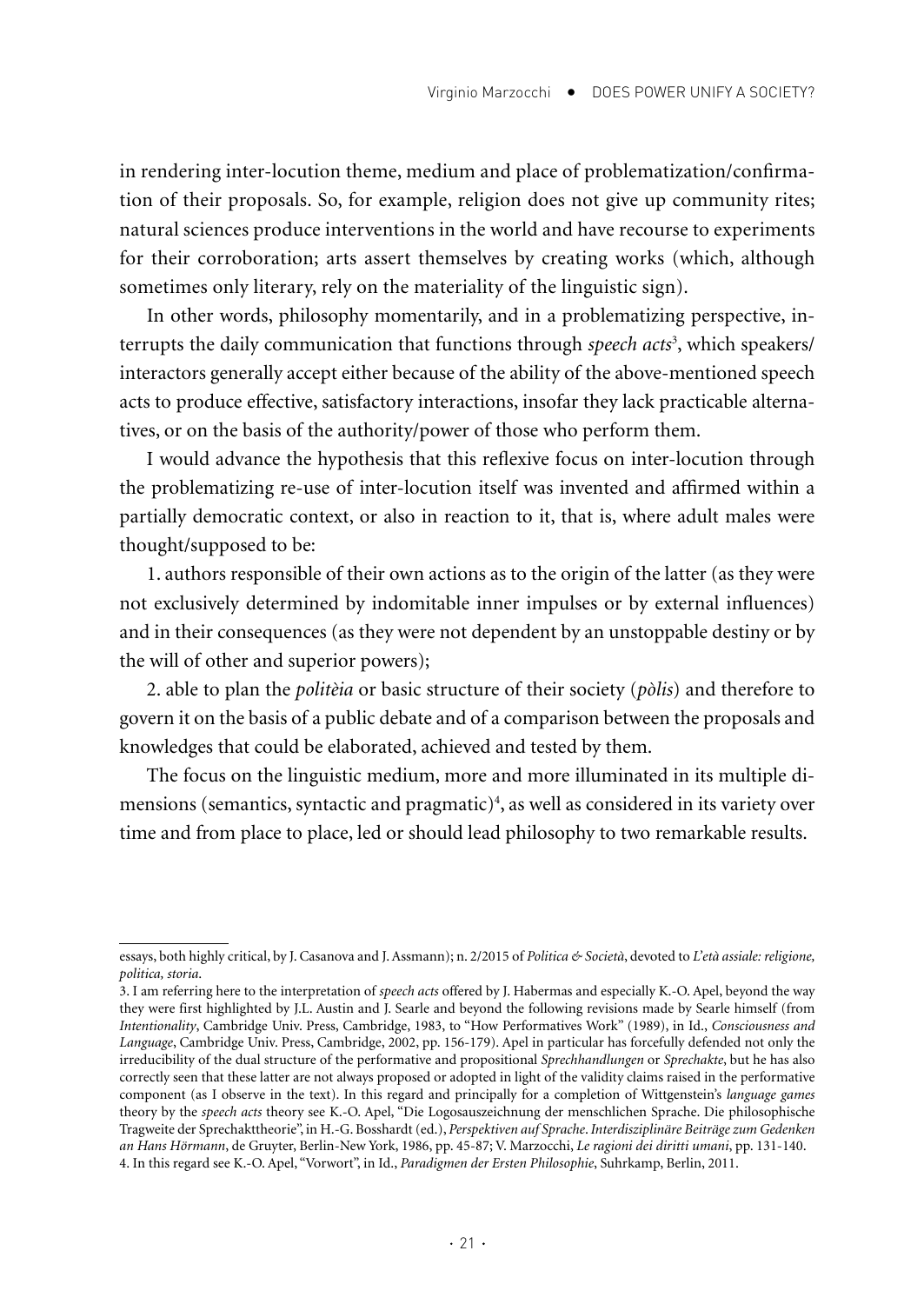1. To a distinction (at least in the sense of a never complete reducibility of the one to the other) between the *human*, on the one hand, and the *natural* on the other hand. The *human world* is *internally constructed* by propositional-inferential meanings and connections, which are used, shared, elaborated, revisable and testable by speakers/ knowers/agents, so that it might be understandable, or better *reconstructable*, by a third person, who at least initially teases out those meanings and connections from a participant point of view (or better from the point of view of co-speaker and potential inter-agent). The *natural world* is instead *constituted* or drawn/categorized by applying to it some propositional-inferential meanings and connections not used/understood by entities of the natural world, but it is constituted by meanings which are shared and tested by and among speakers/knowers/agents through a perceptual-cognitive-manipulative exchange (that is not linguistic-communicative or interactive) with the entities of the natural world<sup>5</sup>.

2. To replace the one, universal and transcendental subject, that constitutes the world, with an inter-subjectivity of communications and interactions, through which the *human world* can be characterized in itself, and not only in contrast to the natural world: both (a.) as intrinsically *social*, in the sense that individual subjectivities appear as moulded by the relations where they are situated and that shape their spontaneity/singularity and structure it, but the resistance of such relations, as always mediated/built by a reflexively employable language thanks to the irreducible performative component of speech acts within a language game, at the same time seems to depend on the acceptance/sharing by speakers/interactors; and (b.) as *historical*, not only in the sense of variable in its routes and developments from place to place, but especially in the sense of a continuity, which is independent from the varying of individuals and succession of generations, without which there is no history, even in the face of far-reaching transformations, innovations, acquisitions (some of which, once emerged, have no longer been abandoned and have spread universally, as for instance writing or money or even technical tools<sup>6</sup>).

*Social philosophy* is interested in this *socio-historical world*. It chooses such qualification, actually rather recent and much less classic than the qualification of "political", when one realizes that "political" at least here in the West, unlike classical Greek world, has become increasingly circumscribed, i.e. a sphere among spheres, in the form of public-state vis-à-vis a more comprehensive and diversified social.

<sup>5.</sup> For a more accurate and justified distinction between "human world" (socio-historical) and "natural world" see V. Marzocchi, "Parola e mondo storico-sociale: il caso del diritto", in *Politica & Società*, 1, 2012, pp. 89-112.

<sup>6.</sup> See for example T. Parsons, "Evolutionary Universals in Society", in *American Sociological Review*, 29, 1964, pp. 339-357; N. Luhmann, *Die Gesellschaft der Gesellschaft*, Suhrkamp, Frankfurt/M, 1998, pp. 505-506.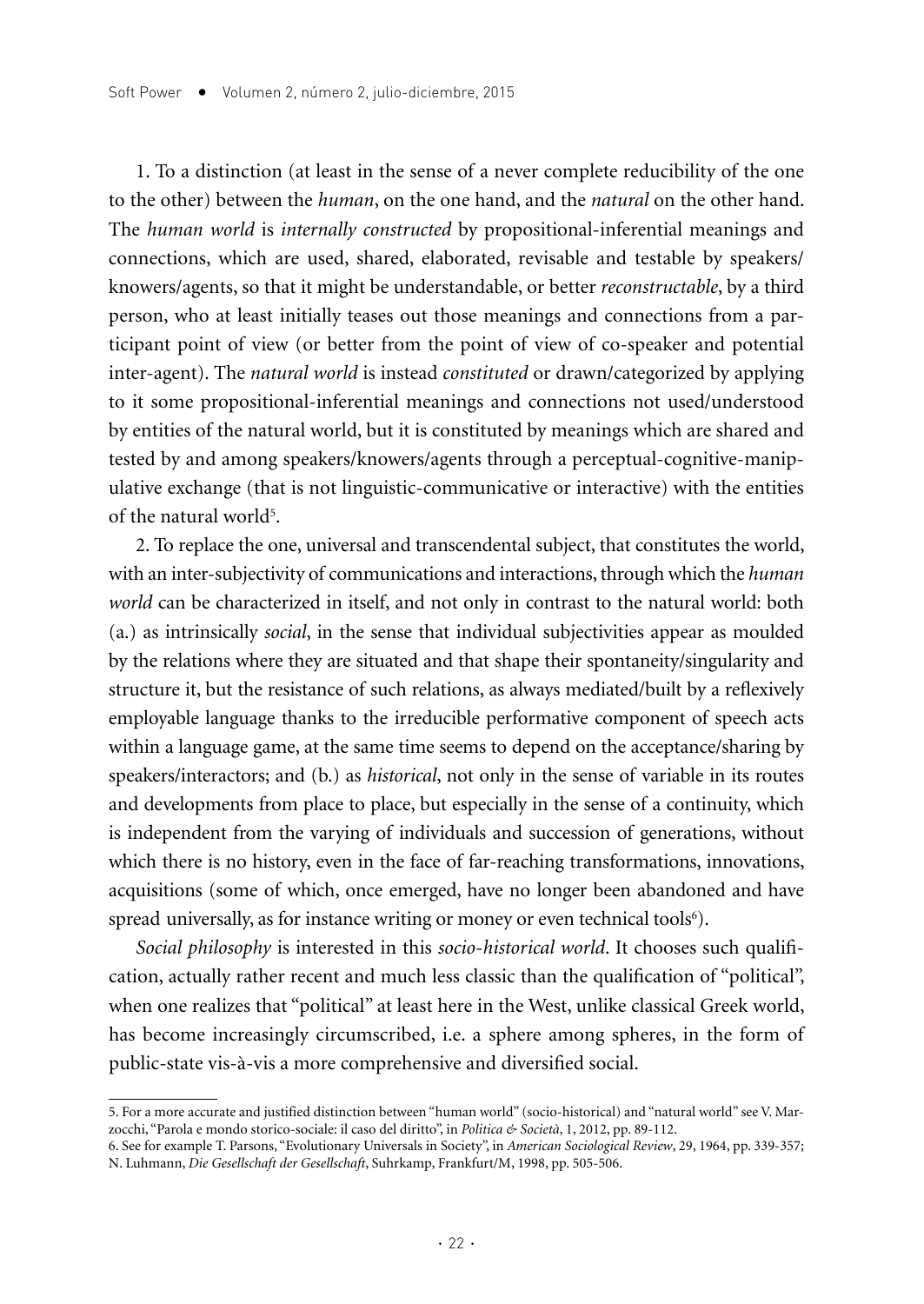However, because of the geo-temporal multiplicity and variety of the above-mentioned socio-historical world, it is difficult to see clearly how the project of a social philosophy, beyond a further but rather generic invitation to interdisciplinarity, could contribute to knowledge empirically accumulated by more or less young disciplines (in comparison to the philosophy) such as historiography, sociology, anthropology, psychology, aesthetics, as well as other and more specific, such as, for example, theology or religious sciences, economy, jurisprudence, history of sciences and so on. Obviously I could refer to glorious and now classical antecedents ascribable to the canon or tradition of social philosophy at least since Rousseau up to Castoriadis or to the Frankfurt School, which has expressly claimed such denomination also on the part of its more recent exponents.

I prefer a more theoretical answer. Or better, I think that, beyond a reflection on methods and conditions of verifiability/criticability of such disciplines and besides a genealogical excavation as to they have arisen, sectorized and affirmed themselves, the first task of social philosophy is a critical examination of the fundamental and central concepts (words) in relation to their consistency/validity and the theoretical presuppositions/consequences that their acceptance and use involve, also because of the "inactivity" I have initially employed to characterize philosophy *tout court.* In my opinion, social philosophy can be reduced neither to a genealogy of discourses nor to a history of ideas or *Begriffsgeschichte*, but, just as philosophy, it stays aware of the interpretative-constructive and hypothetical-inferential character of our words/concepts and of the fact that they arise and stabilize in working practices and institutions, contexts and differentiated spheres, about which, through comparison among their various empirical-disciplinary reconstructions, social philosophy tries to test the adequacy of discourses/ concepts, in order to frame them as successful or unsuccessful/insufficient/regressive learning processes stimulated by unexpected challenges/emergencies. This way social philosophy avoids an inner history of the spirit or the perspective of following and superior stages of evolution for only one possible route, in its turn predisposed by an inner logic or depending on a primordial origin.

I will try to test the philosophical-social view now sketched through a discussion of the concept of society and then the concept of power related to the first.

**2.** To begin with, I would like to contest the idea that the socio-historical world is constituted by many societies, each of them conceived as a unit, or rather, having a central core, whose creation or change would constitute/transform the social whole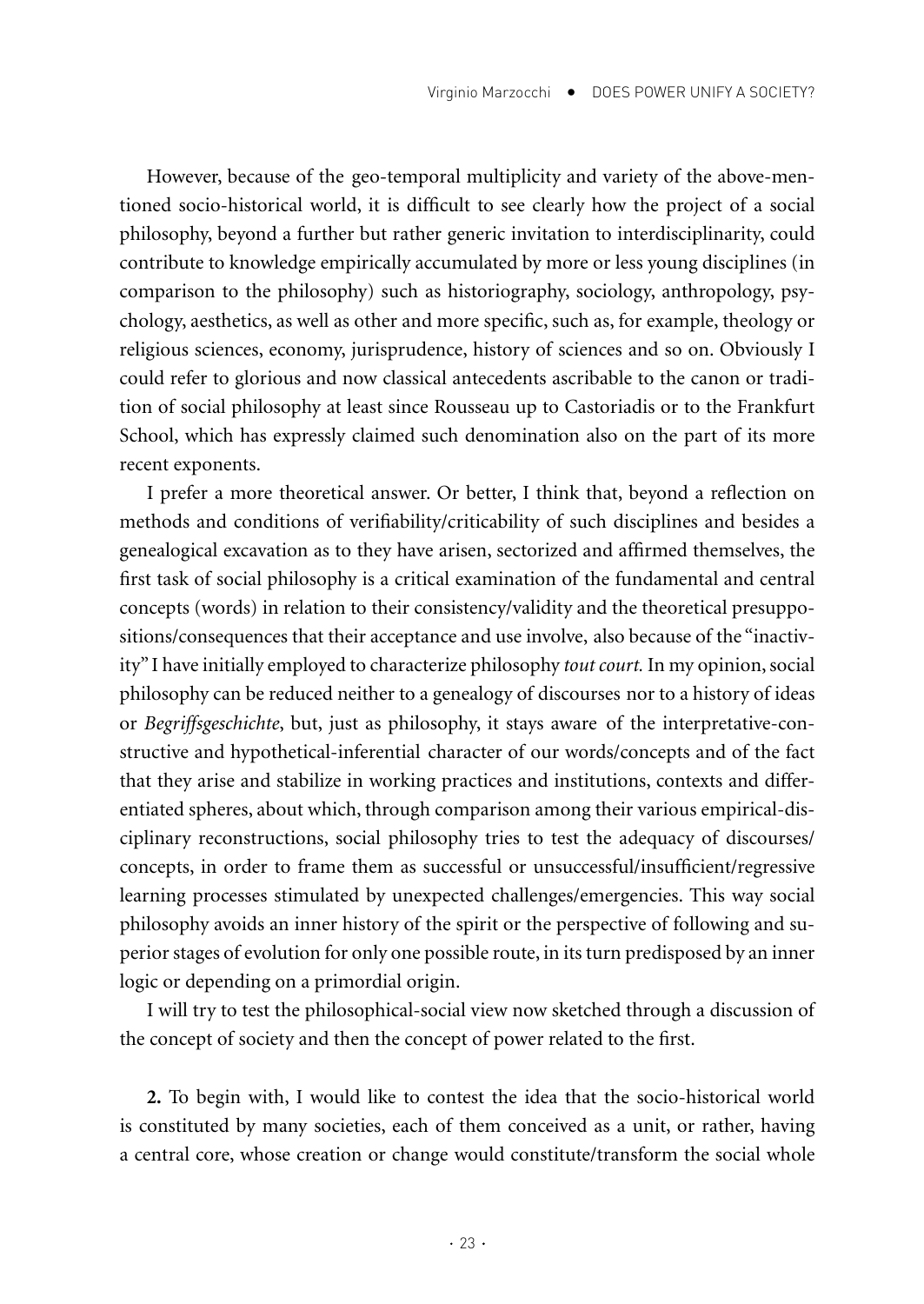(a society), as modelled by that core: whether this core has an ideal-cultural nature (as, for instance, a particular *Weltbild* or *Lebenswelt* or sacral complex or language) or whether it has a local-material nature, connected with determinate geographical boundaries (such as a relative monopoly of force by a centre/vertex, the mode of production, orderings which can be imposed through coercion or more in general through resources that can be extracted in a given area).

I believe such a conception of societies proves largely pre-conditioned by a certain way in which the reflection that we call politics has set out, affirmed and then transformed itself; already in classical Greece (as the name itself suggests), politics concerned the whole horizon of what today we call social. The *polis*, or better the many *pòleis* are thought as self-sufficient (independent) wholes, whose underlying structure (constitution/*politèia*), if correct or right, has to make sure that every part can play a role appropriate to it (Plato), or also that no one prevails for its own advantage on the others, thus disregarding its own nature as a part of the whole. That is, every part should collaborate, as much as its nature and its position allow, to the determination and to the pursuit of what would be later designated as *bonum commune*, thus translating the Aristotelian *to koinòn symphèron*.

Although in his definition of the *res publica* Cicero considers consociation not only for "utilitatis communione" but also for "iuris consensu"7 , so signalling the rise of a politically autonomous sphere, that is, the *ius*, and although subsequently it will be considered the existence of variegated *communitates* that not only intersect with each other at the local level but also have different ends, among which the two *perfectae* (*civitas* and *ecclesia*<sup>8</sup> ) in particular. However, the *main stream* of modern political thought, also replacing the idea of "government" (*archè*, àrchein) with that of "power", of an imperative sovereign power, will see as essential, to guarantee collective peace or freedom of the individual (subject or citizen), the establishment of a single political-social body (or better, of many social political bodies, territorially secluded and formed by individuals living on such territory), whose centre/vertex could probably and through uniform rules intervene on all the aspects and dimensions of one's life or, at least, on all the external behaviours that can be responsibly performed by the individual, as seems to have occurred with the rise of the system of national-constitutional States $^9$  since the end of the eighteenth century.

<sup>7.</sup> Cicero, *De Rep*., I 25.

<sup>8.</sup> Aquinas, *Sum. Theol*. I-II q. 98 art. 1 *respondeo*.

<sup>9.</sup> With the expression "system of States" I mean the theory of states formation and the construction of their mutual and rival sovereignty, as developed by C. Tilly, *Coercion*, *Capital and European States*, *AD 990-1990*, Basil Blackwell, Cambridge/ MA, 1990; see also Id. (ed.), *The Formation of National States in Western Europe*, Princeton University Press, Princeton,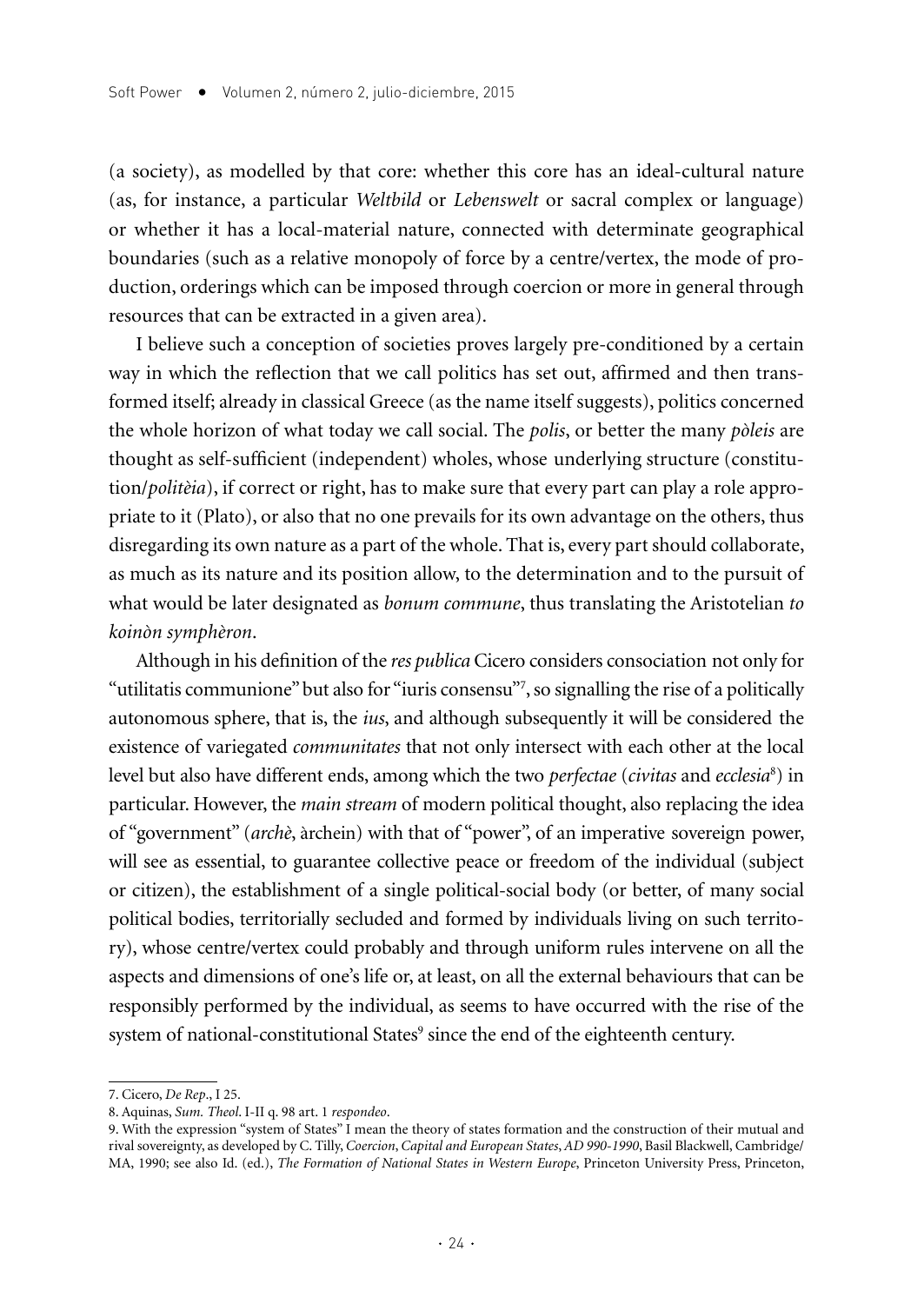Liberally taking a cue from N. Luhmann<sup>10</sup>, I would make the contention that the greatest limit or misleading presupposition of such an endogenous and at once top-centralistic formulation of society lies in the conviction that societies are comprised of human beings, who are claimed to represent their ultimate constituents and have to be put in relation with each other within stable groups/communities<sup>11</sup>. Nor is it any better, in my opinion, to replace the term "human being", provided with certain characteristics or needs, with the more flexible and modern term "subject", characterized by both a creative/unforeseeable spontaneity/singularity and an adaptive plasticity, marked by a constitutive lack or necessity<sup>12</sup>. I do not intend to devalue outright the term "subject", which is useful insofar as it gives an account both of innovating answers and of a critical-reflexive ability, which my own discussion obviously presupposes. Yet I think that in both cases, if the basic unit is the "human being" or the "subject", then it will proceed in the sense of determining/circumscribing societies on the basis of people's (exclusive or at least prevailing) belonging to one of them. Although those forms of belonging are not as established and specified as are forms of belonging based on state subjection or citizenship, they presuppose and require a certain personal identity or similar features in terms of lifestyles, habits, rules, expectations of behaviour, mentality among members; i.e. an identity of single individuals fixed in structures of personality, which has to prevail over the differences and that, necessarily, can include only those who manage to have certain characteristics, while it excludes those who fail to acquire them. This all the more when a society, as often said, individualizes itself in life paths apparently autonomous and independent from the origin of the individuals.

I do not mean here to deny entirely the homologizing and naturalizing tendency of the social (in light of which the absence or omission of certain behaviours or capabilities comes to take the shape of humanly unnatural or against-nature); but at the same time I do not mean to embrace this view of belonging/identity and then to define this tendency as an inevitable destiny of the social, which, indeed from my personal point of view, takes the shape of the socio-historical and then turns out to be productive of

<sup>1975.</sup> For the periodization of the different State-forms I make use, though quite liberally, of M. Fioravanti (ed.), *Lo Stato moderno in Europa*, Laterza, Roma – Bari, 2002.

<sup>10.</sup> See N. Luhmann, *Einführung in die Theorie der Gesellschaft*, Carl-Auer Verlag, Heidelberg 2005, pp. 33ff.

<sup>11.</sup> For a more recent, very interesting, sociological approach that moves programmatically away from a conception of society as no-unit and that I cannot summarize here, though it partly inspired me, see B. Latour, *Reassembling the Social: An Introduction to Actor-Network-Theory*, Oxford Univ. Press, Oxford – New York, 2005.

<sup>12.</sup> I would like to observe that, in my reading, the substitution of the consciousness paradigm, initiated by Descartes, with the subject paradigm, as sketched by Rousseau and developed by German idealism, can be considered as an answer to a more and more complex and diversified social reality, in which the individual is clearly called upon/forced to take part to increasingly diversified forms of knowledge (Kant) and of recognition/interaction (Hegel).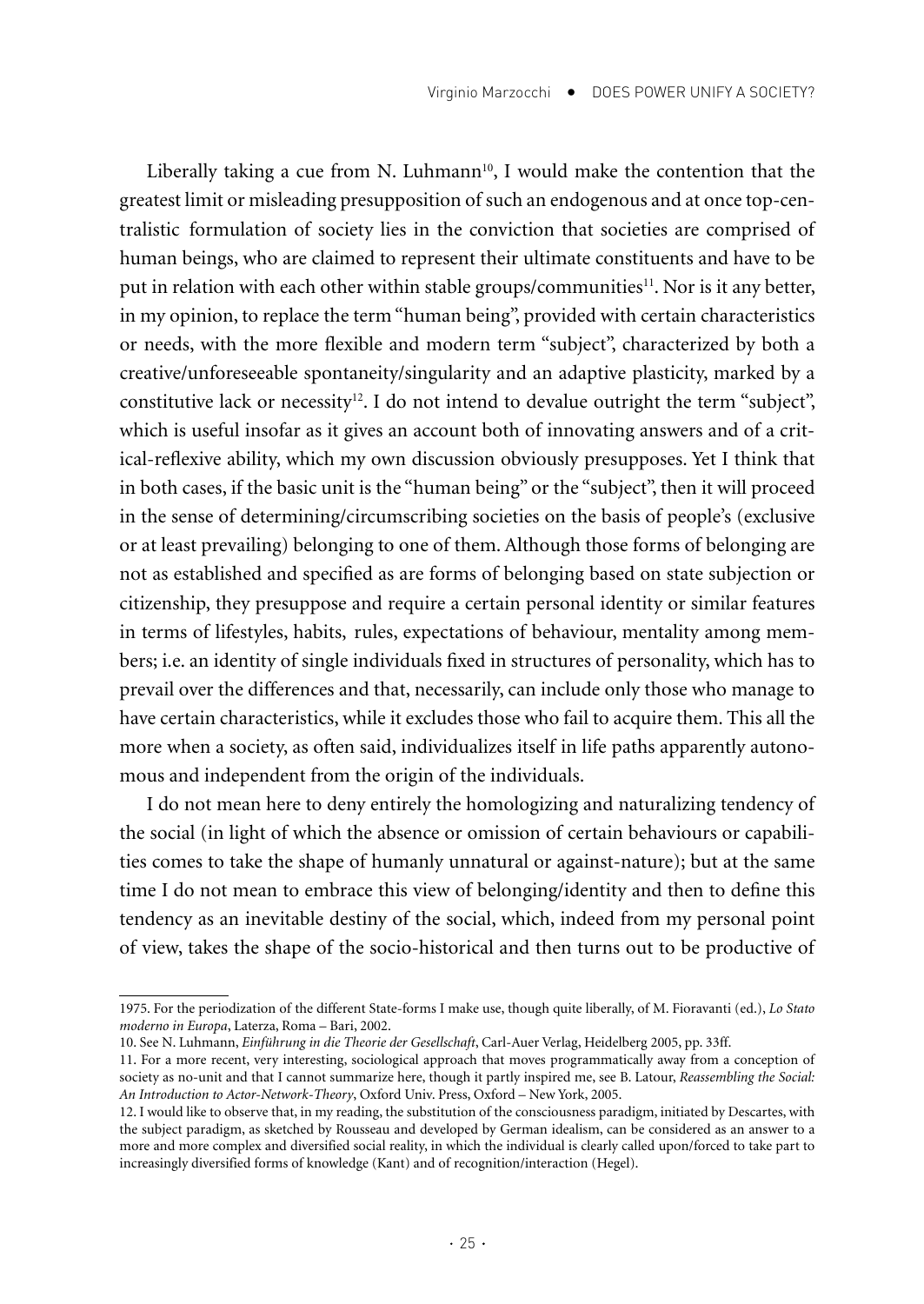innovations/transformations. The perspective of belonging, which claims a society is constituted by human beings/subjects who are in some ways similar (homologous or uniformed) to each other, neglects that, as the socio-historical puts in relation, or rather, institutes forms of communication/interaction, at the same time distinguishes/differentiates<sup>13</sup> and creates the conditions for the transformation of such relationships. Among these conditions, language appears to be of primary relevance.

Although, as to the transformation of the social, which makes it historical, other conditions or rather emergences (that again cannot be classified in an evolutionary key or rather starting from a native core that unravels through them) should be taken into consideration, language (and once again I abstract from the integration of the oral language through the invention of writing $14$ ) is what allows:

1. the production of a shared intentionality (intersubjectively stabilized) both to the world of objects (on which one intervenes) and to co-speakers, with whom one exerts effects in the object world<sup>15</sup>;

2. thanks to its double performative-propositional structure, the opening up of the possibility not only of the "no" or of the refusal of others' proposals<sup>16</sup>, but at the same time the possibility of a revision (through language) of widespread semantic contents, of suggested syntactic-inferential connections and of relations among the co-speakers that could be established through it.

Much, or perhaps everything depends on how we consider language in its three fundamental dimensions (semantics, syntactic and pragmatic), without falling pray of abstractive-reductive visions of it. These perspectives: either exclusively illuminate an aspect of language, as in the classical semantic-referential paradigm (developed within the analytical tradition); or, as when language is considered (especially in French environment) as a system of differences; or emphasize a certain historical conformation of it (in practice, the national mother tongue), as I believe it happened throughout the predominant German line inaugurated by H.G. Hamann and J.H. Herder, that has got through M. Heidegger.

I believe that in order to overcome the idea that the meaning of our words (of conceptual terms in particular) consists in mental images (or rather, in private representations) and to defend the possibility of an intersubjective soundness of the meanings of

<sup>13.</sup> In this consists one of the greatest intuition of the *Discours sur l'origine et le fondament de l'inégalité parmi les hommes*  (1755) by J.-J. Rousseau, deftly developed by P. Bourdieu, *La distinction*, Les éditions de minuit, Paris, 1979.

<sup>14.</sup> In this regard see N. Luhmann, *Die Gesellschaft der Gesellschaft*, Suhrkamp, Frankfurt/M, 1998, pp. 249-290; E.A. Havelock (ed.), *Die Schriftrevolution im antiken Griechenland*, Weinheim, VCH, 1990.

<sup>15.</sup> In this regard compare M. Tomasello, *Origins of Human Communication*, MIT Press, Cambridge/M., 2008.

<sup>16.</sup> How stated by P. Virno, *Saggio sulla negazione. Per una antropologia linguistica*, Bollati Boringhieri, Torino, 2013.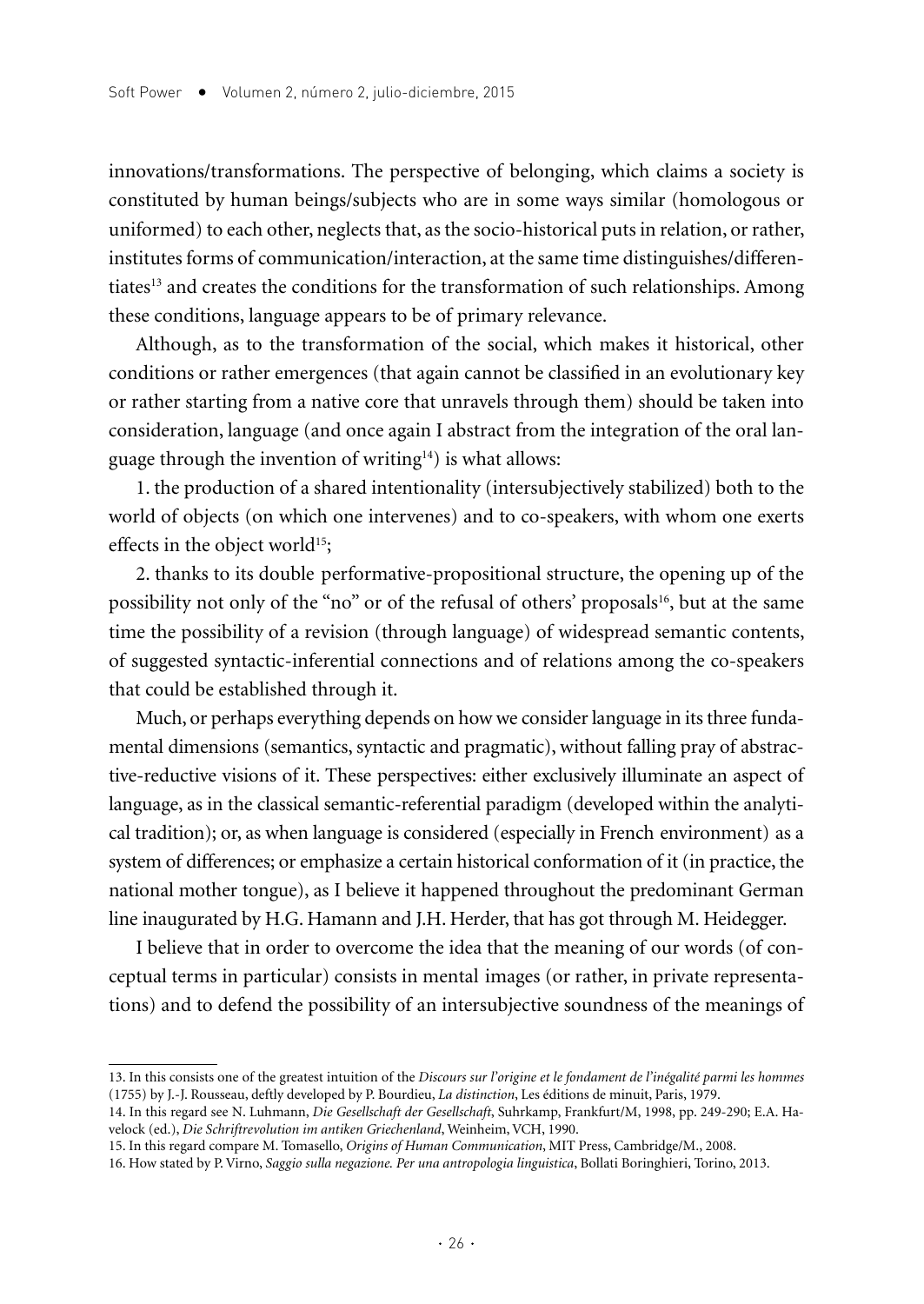our words (in the sense of them being amenable to learning, testing and revisability) we have to turn to a conception of language, as the second Wittgenstein would have it, as *language games*, in which the constitution of identical meanings for more speakers and constant meanings for the same speaker is closely tied to the success of the interaction.

If we regard the socio-historical (and so "society") as an institution of stable, branched and also reviewable interactions through communication, then we will never have so many<sup>17</sup> unitary and distinct societies, but "multiple overlapping and intersecting sociospatial networks"18: networks I have enlightened as language games, which branch off in a plural and no coincident way, but that can connect and develop into *institutions*19 and eventually in relatively autonomous social *spheres*. An individual/subject, as moulded by them and at the same time able to revise them only through collaboration with others, does not take part to a society but to a plurality of *networks* of working interaction, which is mediated by linguistically stabilized/revisable meanings that make the constitution of the subject or the recognition of the individual never exclusively dual/horizontal (between an "I" and a "you", between *ego* and *alter*/*alteri*), but always dependent on concepts, categories, functions, which have arisen intersubjectively, but are then supra-subjectively stabilized and handed down.

An *institution* designs roles/positions and makes them durable over time. Such roles/ positions make themselves independent by their carriers and by the positions taken by these latter ones in other institutions; as a consequence among others, within institutions the interchangeability of the role of speaker/listener (typical of *languages games*) gets lost in favour of sedimented rules, where the moment of reciprocity is not necessarily present. The same subject or individual is involved in different institutions to different degrees and occupies positions/roles that are not necessarily determined by the position occupied in other institutions.

<sup>17.</sup> I move away from the recognition (*Anerkennung*) theory as originally proposed, drawing on the young Hegel, by A. Honneth, *Kampf um Anerkennung*, Suhrkamp, Frankfurt/M, 1992. The greatest flaw of recognition theories, mostly developed by building on Honneth, consists in the fact that recognition, even if it is inserted in diversified contexts/spheres, concerns individuals/persons, or rather, their general identity (their "self"), while the perspective I am advancing here concerns actions (interactions) and utterances (interlocutions). Nor do I fully share the more institutionalist approach, this time derived from the mature Hegel, which is outlined in Id., *Das Recht der Freiheit*, Suhrkamp, Berlin 2011, because of the insistence on the reciprocity ("wechselseitige Realisierung individueller Ziele", p. 101) that should qualify an institution as correct on the basis of the criterion of the authentic or full liberty that can be achieved within it. As I will suggest in more detail later on, I believe that reciprocity in equality can at most characterize only some spheres, while others, though highly useful and profitable, imply constitutive asymmetries, which, however, being variously distributed among the spheres, can be compensated in other ones by the different position that a subject occupies, or rather, by the possibilities of action/ locution allowed. This also implies a concept of freedom modulated otherwise than the one defended by Honneth.

<sup>18.</sup> M. Mann, *The Sources of Social Power*, vol. I, Cambridge Univ. Press, New York, 1986, p. 1.

<sup>19.</sup> In this regard see M. Croce, *Che cos'è un'istituzione*, Carocci, Roma, 2010.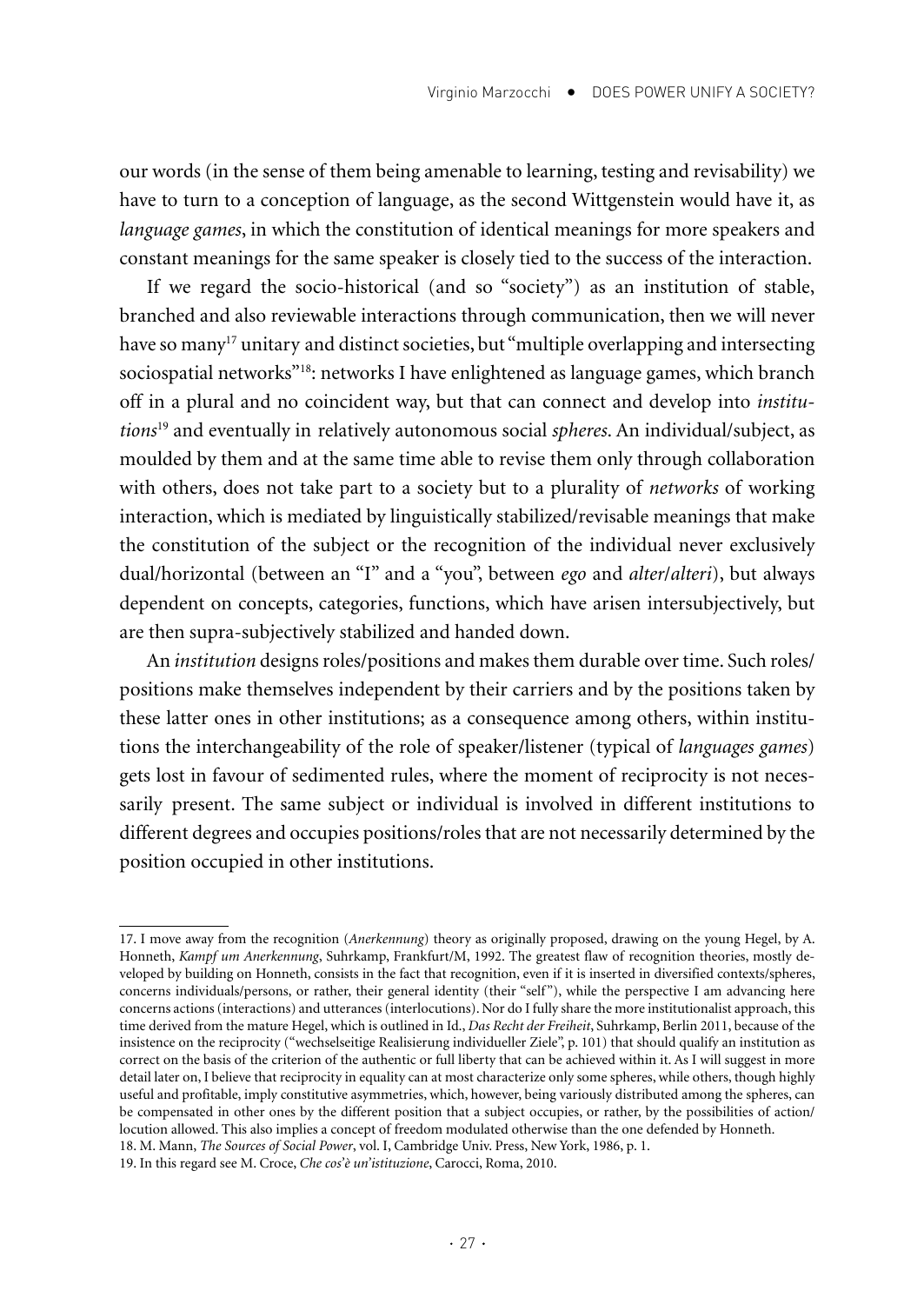A *sphere* makes itself autonomous in that it creates its own language (technical, specialized), which no longer finds direct confirmation in the success of daily interaction, but articulates a knowledge whose efficacy is assured by its own interactions/institutions. I would define the latter institutions of second level (as, for instance, courts in the case of the law or rites or the institution of the Church<sup>20</sup> in the case of so-called religion).

Despite the fact that different social theorists depicted the process, or rather, the processes of (functional) differentiation as a typical and specific feature of the modern world, others, instead, have found them also in pre-modern society and connected them specifically to the "emergence of interactions with strangers"<sup>21</sup>, or rather, from the point of view propounded here, to the rise of challenges, contributions, influences due to unexpected and till then distant *languages games*. In this way, this processes of differentiation appears no longer as a loss or a fragmentation by specialization of a previous unity, but as a way of mixing together (also remodelling) the disseminated *language games*, which, by overcoming their localism and particularism, are put in contact with each other beyond their geo-historical distance (that is, either in terms of space or temporal origin). Disseminated practices get not only a reflexive, self-consistent and disciplined/ disciplining self-consciousness, but at the same time connect within their own sphere, relatively autonomous, demarcated, specific, in that it functions according to categories, rules, principles, purpose-positions, that, thanks to their generality, formality, abstractness and flexibility, allow communications and interactions to overcome local contexts and idioms.

3. I now return to the fact mentioned above – namely, to the fact that the very moment the socio-historical puts in relation it also distinguishes/differentiates – to address, as a conclusion, the first term of my initial question: "power".

Communication establishes, stabilizes, intensifies and amplifies itself in institutions and spheres, as it finds confirmation in still more widened and sectorial working inter-

<sup>20.</sup> The two examples are not chosen at random, since I believe that exactly these two spheres (*ius* and *ecclesia*) have been the first that have differentiated/demarcated themselves in our West, at that time only Mediterranean, starting from the unitary political/urban horizon outlined by the classical Greek reflection. Exactly these two spheres will return under the control of a territorialized political with the formation of the system of the sovereign States. As to the *ius* see M. Croce, *La conquista dello spazio giuridico*, Edizioni Scientifiche Italiane, Napoli, 2009. As to the Christian Churches see V. Marzocchi, "Stato e democrazia, fedi e Chiese", in *Fenomenologia e società*, 3, 2006, pp. 25-46. For a brief historical *excursus* on the demarcation of further spheres in the West, beyond the law and Churches (pluralized after the civil wars of religion) see V. Marzocchi, "L'Occidente: quale differenziazione?", in *Jura Gentium*, 2, 2012, pp. 1-14.

<sup>21.</sup> R. Münch, "Differentiation, Rationalisation, Interpenetration: The Emergence of Modern Society", in J.C. Alexander, P.P. Colomy (eds.), *Differential Theory and Social Change. Comparative and Historical Perspectives*, Columbia Univ. Press, New York, 1990, p. 448.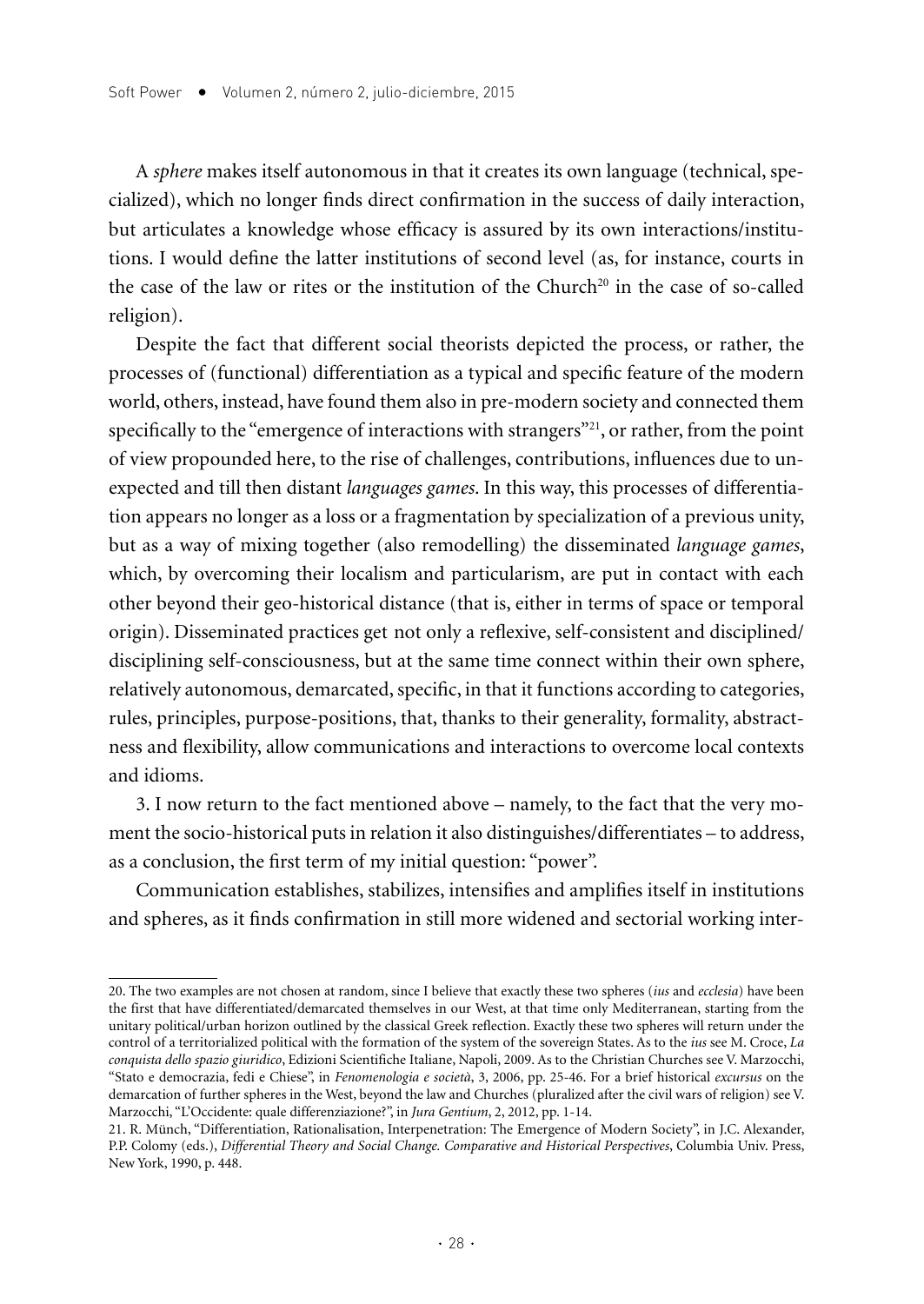actions, that is, in formation and organization of power, or rather, of *collective powers*, meant as capacity of action on the natural world (with which there is not communication) and as satisfactory coordination from the point of view of interactive individuals, at least as long as forms of coordination are experienced as deprived of practicable alternatives by them.

However, although in a derived way, *collective powers* imply a *distributive power*, as institutions and spheres that feed power, or rather, collective powers in particular, require forms of organization/coordination which: 1. outline and ascribe distinct positions, which dispose unequally of collective power; 2. transform the used language (or its own categories, rules, principles, ways of relating) in specialized knowledge, applied and tested in specific institutions among experts, that is, into types of knowledge even more distant from their place of origin, or rather, from *language games*, which this types of knowledge should open and connect with each other at the same time.

Accepting, or rather, highlighting both the primarily collective/organizational nature of power and an inevitable unequal distributive power, connected to different and diversified roles/figures: if on the one hand, it avoids a zero-sum conception of power and so the coupling of power (inevitably understood as an imposition) to some sort of legitimacy/legitimation, concerning its authoritative source rather than referred to the achieved results; on the other hand, it does not imply putting aside every evaluative perspective about power/powers. In my opinion the critical-evaluative perspective, which can no longer be expressed in terms of equality, consists in what I would call the inclusive ability of collective powers, i.e. of institutions/spheres, yet in the difference of the positions designed: it resides in the ability to develop the highest degree of collective/organizational powers with the minimum imposed *domination*. Such an evaluative perspective does not require the use of an extrinsic criterion of justice. Such criterion or perspective, by illuminating power as the ability of someone to obtain obedience from others, places it in an exclusively intersubjective dimension, and thus neglects the organizational effectiveness in the collective results that power/powers have to produce in order to preserve themselves and then to limit them in name of a fundamental freedom and equality of all human beings. Instead, the evaluative perspective that I suggest here considers that from the point of view of the constitution/organization of a power, primarily thought of as organizing/collective, and only derivatively as distributive (indeed, I would add, only partially and limitedly divisible/redistributable, since it has an interactional and coordinative nature), every domination is also a form of dissipation,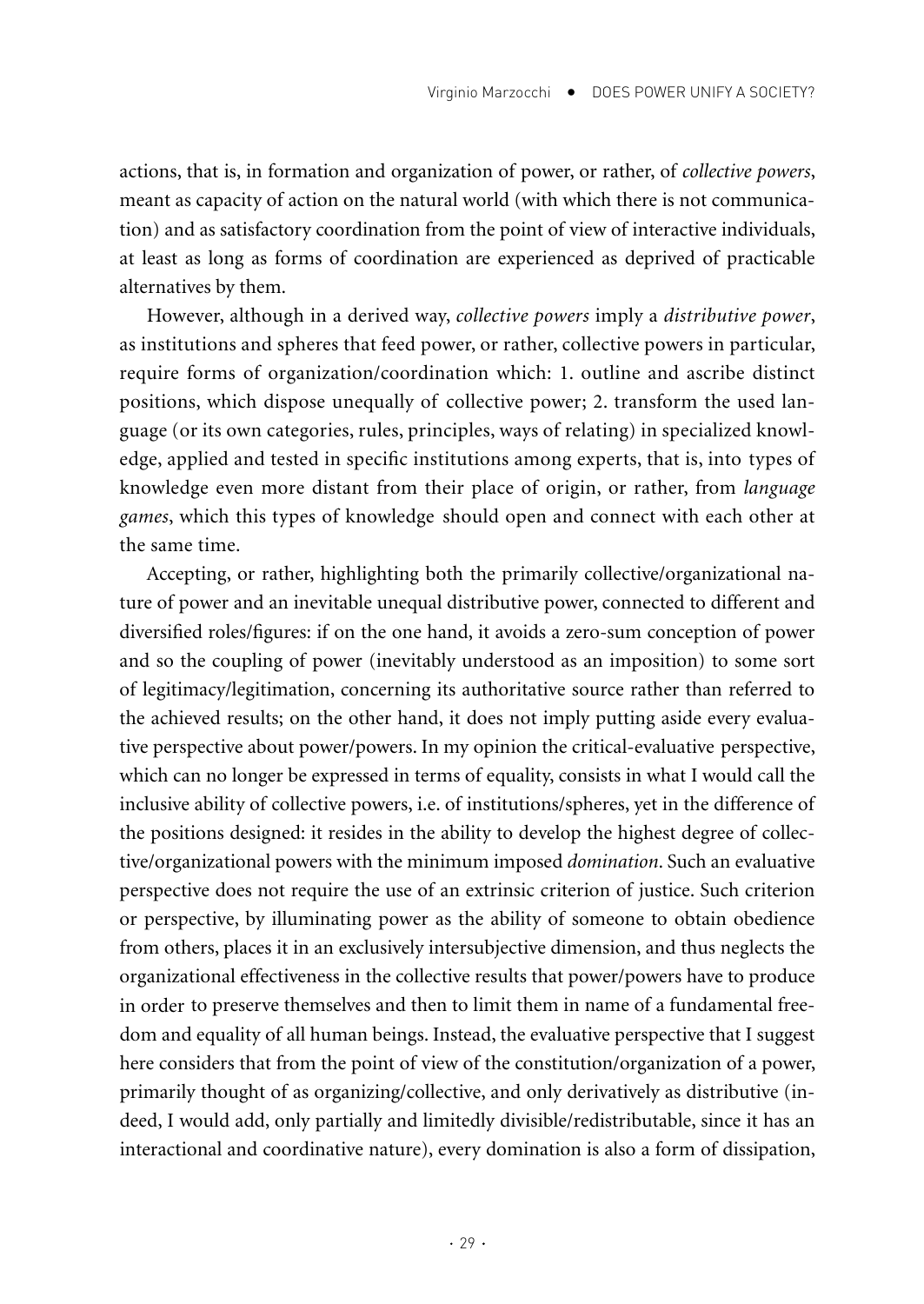which prevents the exploitation or enhancement through intelligent coordination of the potentialities/ability of everyone in his essentiality and differentiated membership, that is, of the available resources $22$ .

The perspective advanced here implies that powers are conceived in the plural and that the sphere, of which it has been especially predicated the term "power" in the modernity of the system of States (a system that still exists in the so-called age of globalization), i.e. the political sphere, is intended, in spite of its claims to prominence and monopoly, only as a sphere among others.

The differentiation in certain, relatively autonomous and mutually demarcated spheres is certainly a historical-contingent process (that is, not dependent on functions that the social must perform to reproduce itself), but it is also a result that, at least in some geo-historical sections of the world, in "our" West in particular, proved to be highly profitable for the formation of collective powers (although distributed in often strongly disproportionate ways), in the individualization of new challenges and innovative responses, besides the linking/communication of places/regions/times distant from each other and therefore in the assumption/revision of contributions elsewhere or at other time elaborated, so that one of the decisive knots of the social can be identified in the question of the so-called "interpenetration" of spheres<sup>23</sup> without one's becoming dominant over the others, so as to monopolize the resources of sense and materials produced by the other spheres and to make its own confinements/ borders coincide with the range of influence/control/affiliation of each other. I believe it is exactly in the case of the hegemony of a sphere over the others that the cropping or rather the unification of *one* society by *one* power takes place, perhaps as happened, or the political power attempted to make happen, in the form of a national-constitutional State since the end of the eighteenth century and starting from "our" West, more exactly from western Europe.

If today another sphere, the economic one, and inside it, the financial moment seems to become hegemonic, by disrupting the boundaries of states and by imposing other ones, apparently more fluid, the perspective defended so far induces to believe

<sup>22.</sup> It seems to me that, among the great classics of the political thought, the major precursors of such a conception of power were Machiavelli and Spinoza above all, according to whom power (in these cases political) is always potentiation, in order to affirm, to sustain and to develop itself.

<sup>23.</sup> It is this, in my opinion, the core question circumvented and eventually evaded by N. Luhmann, only partially faced by his former student G. Teubner, in particular about the relation of the juridical sphere to the others (see G. Teubner, *Recht als autopoietisches System*, Suhrkamp, Frankfurt/M, 1989; Id., "Globale Zivilverfassungen: Alternativen zur staatszentrierten Verfassungstheorie", in *Zeitschrift für ausländisches öffentliches Recht und Völkerrecht,* 63, 2003, pp. 1-28). Such question is made instead central by R. Münch, *Die Struktur der Moderne*, Suhrkamp, Frankfurt/M 1984.